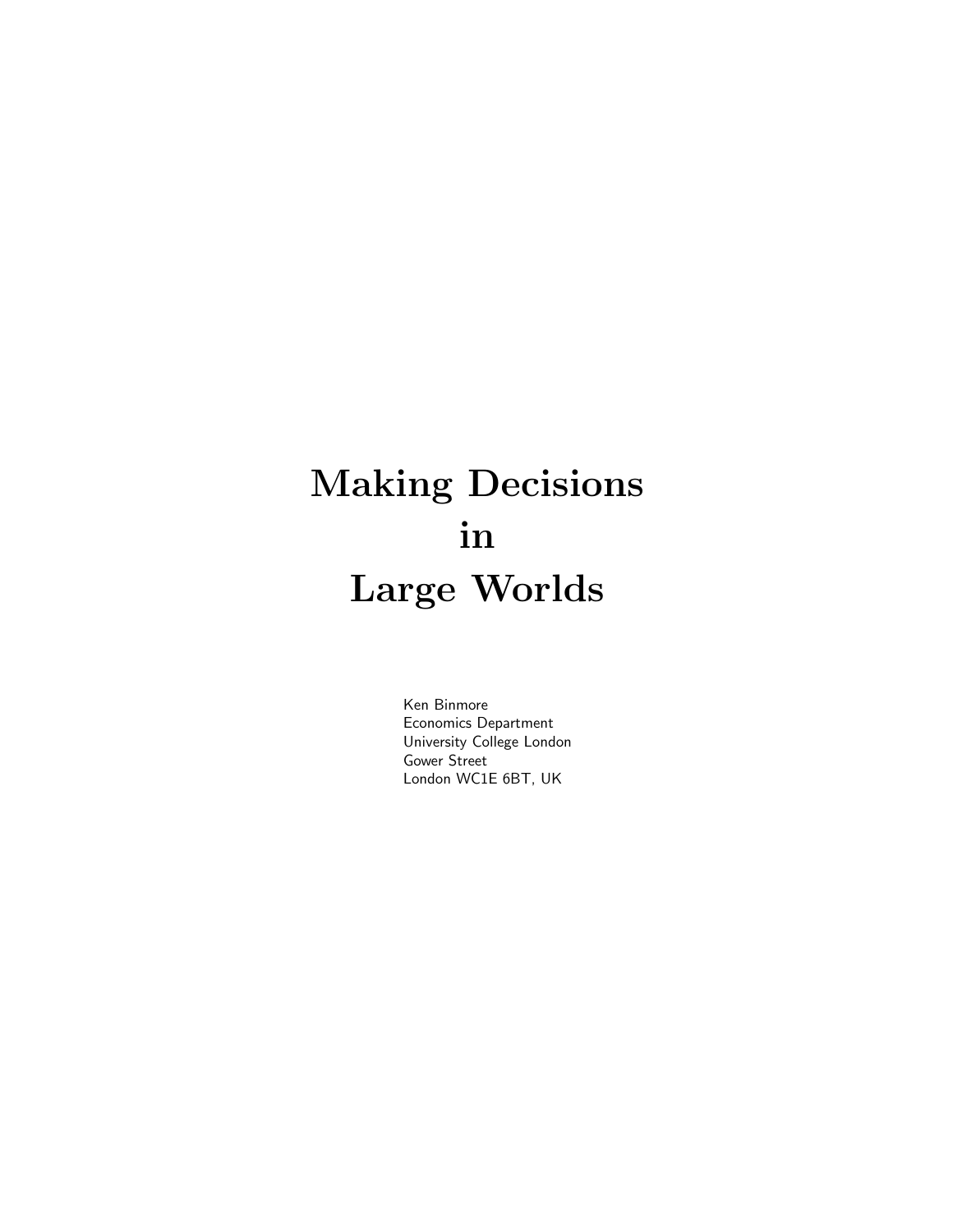## **Rational Decisions in Large Worlds**<sup>1</sup>

by Ken Binmore

The look before you leap principle is preposterous if carried to extremes. . .

Leonard Savage's *Foundations of Statistics*

#### **1 Bayesianism**

This paper argues that we need to look beyond Bayesian decision theory for an answer to the general problem of making rational decisions under uncertainty.

The view that Bayesian decision theory is only genuinely valid in a *small world* was asserted very firmly by Leonard Savage [18] when laying down the principles of the theory in his path-breaking Foundations of Statistics. He makes the distinction between small and large worlds in a folksy way by quoting the proverbs "Look before you leap" and "Cross that bridge when you come to it". You are in a small world if it is feasible always to look before you leap. You are in a large world if there are some bridges that you cannot cross before you come to them.

As Savage comments, when proverbs conflict, it is proverbially true that there is some truth in both—that they apply in different contexts. He then argues that some decision situations are best modeled in terms of a small world, but others are not. He explicitly rejects the idea that all worlds can be treated as small as both "ridiculous" and "preposterous".

The first half of his book is then devoted to a very successful development of the set of ideas now known as Bayesian decision theory for use in small worlds. The second half of the book is an attempt to develop a quite different set of ideas for use in large worlds, but this part of the book is usually said to be a failure by those who are aware of its existence. $2$ 

Frank Knight [15] draws a similar distinction between making decision under risk or uncertainty. $3$  The pioneering work of Gilboa and Schmeidler [7] on making

 $1$ This paper is the text of a lecture given at the 2006 ADRES conference in Marseilles. It develops ideas from Binmore [3]. There will eventually be a book with the same title.

 $2$ The same is true if one regards Savage's discussion of "microcosms" as an attempt to reduce any given large world to a small world.

 $3A$  decision is risky if probabilities can be reliably assigned to relevant events. Otherwise we are faced with a problem in (Knightian) uncertainty. Behavioral economists speak of ambiguity rather than uncertainty, but I see this as a retrograde step, since it suggests that the difficulty with uncertain situations is only that the decision-maker may be in two minds about what probability to assign to an uncertain event (Camerer  $et$   $al$  [5, 10]). But are we so sure that it always makes sense to assign subjective probabilities to all uncertain events?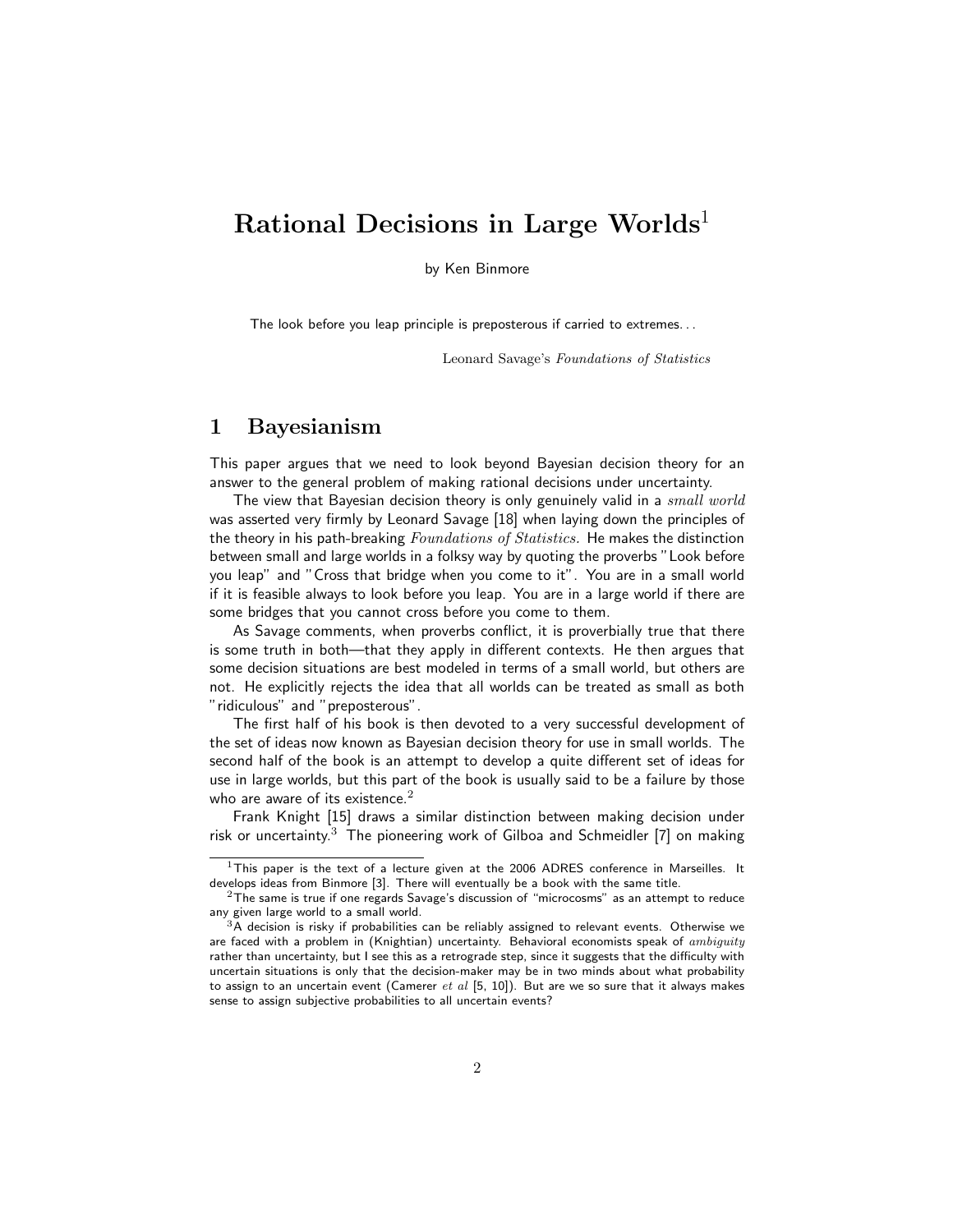case-based decisions in what Savage would call a large world has been particularly influential in advancing Knight's research program. Nevertheless, Bayesianism remains the prevailing orthodoxy amongst the vast majority of economists.

Bayesianism is understood in this paper to be the philosophical principle that Bayesian methods are always appropriate in all decision problems, regardless of whether the relevant set of states in the relevant world is large or small. For example, the world in which financial economics is set is obviously large in Savage's sense, but the suggestion that there might be something questionable about the standard use of Bayesian updating in financial models is commonly greeted with incredulity or laughter.

Someone who acts as if Bayesianism were correct will be said to be a Bayesianite. It is important to distinguish a Bayesian like myself—someone convinced by Savage's arguments that Bayesian decision theory makes sense in small worlds—from a Bayesianite. In particular, a Bayesian need not join the more extreme Bayesianites in proceeding as though:

- All worlds are small.
- Rationality endows agents with prior probabilities.
- Rational learning consists simply in using Bayes' rule to convert a set of prior probabilities into posterior probabilities after registering some new data.

Bayesianites are often understandably reluctant to make an explicit commitment to these principles when they are stated so baldly, because it then becomes evident that they are implicitly claiming that David Hume [11] was wrong to argue that the principle of scientific induction cannot be justified by rational argument. However, I do not think I am merely attacking a straw man. What matters for this purpose is not so much what people say about their philosophical attitudes, but what models they choose to construct. As it says in the book of Matthew: By their fruits shall ye know them.

For example, recent winners of the Nobel prize for economics include John Harsanyi and Robert Aumann, both of whom must surely be counted as Bayesianites. One cannot but admire Aumann's [2] vision in modeling the entire universe and everything in it as a small world to which Bayesian decision theory applies, but nor can one escape the conclusion that such a vision excludes the possibility that any lesser world can be large.

### **2 Using Savage's theory**

One may distinguish between objective, subjective, and logical probabilities. Objective probabilities are determined by long-run frequencies. The probabilities assigned to the numbers on a roulette wheel are a standard example. Subjective probabilities are usually understood as being embodied in a person's choice behavior. For example, the odds at which Pandora will bet on different horses at the race track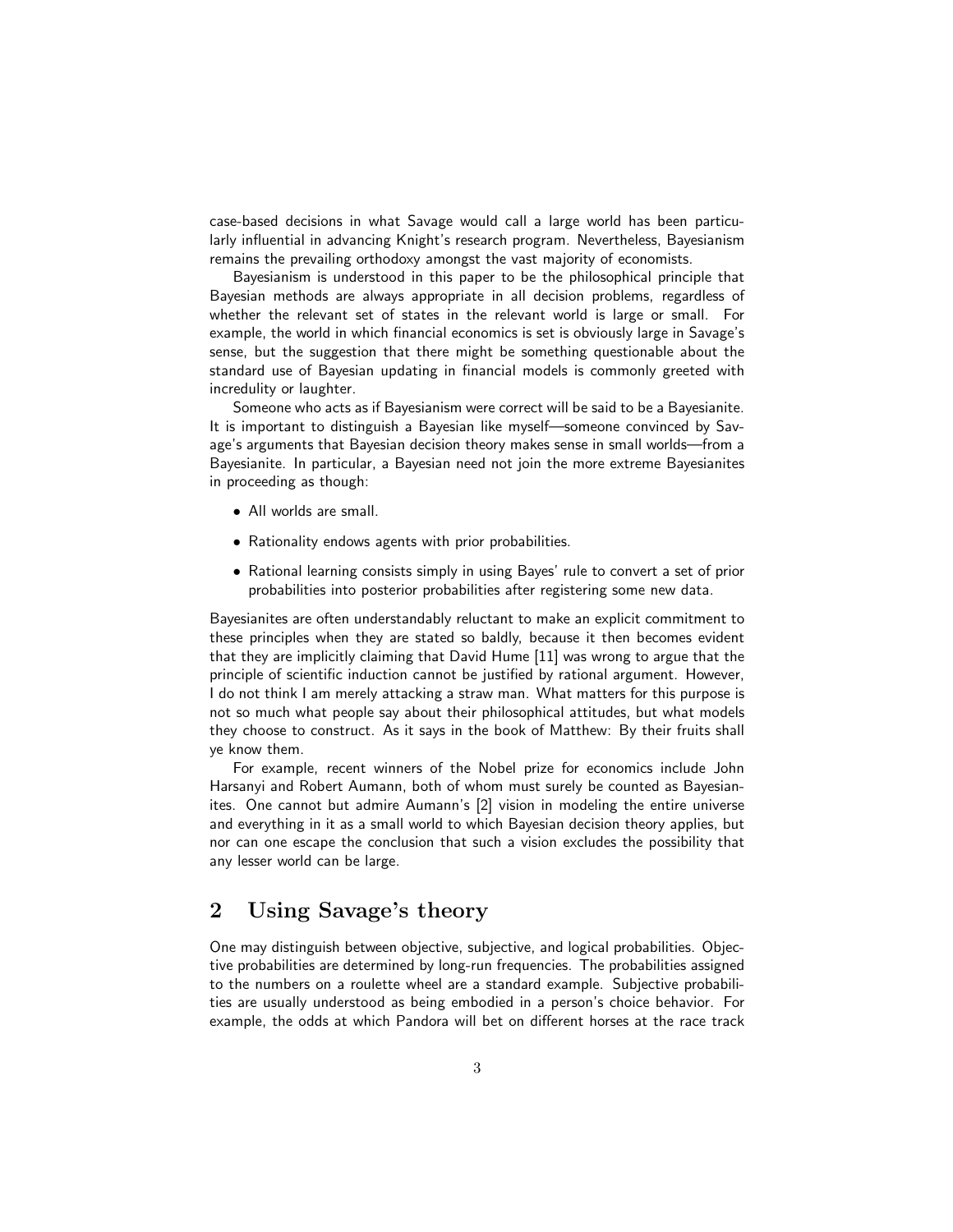can be thought of as revealing information about her subjective probabilities that various horses will win. $4$  An adequate theory of logical probability would solve the age-old problem of scientific induction. Is the universe infinite? Does the Higgs boson exist? When is the next earthquake? Does my boyfriend really love me? Just put the evidence in a computer programmed with the theory, and out will come the appropriate probability.

Bayesianites believe that the subjective probabilities of Bayesian decision theory can be reinterpreted as logical probabilities without any hassle. Its adherents therefore hold that Bayes' rule is the solution to the problem of scientific induction. No support for such a view is to be found in Savage's theory—nor in the earlier theories of Ramsey Ramsey31, de Finetti [6], or Von Neumann and Morgenstern [21]. Savage's theory is entirely and exclusively a consistency theory. It says nothing about how decision-makers come to have the beliefs ascribed to them; it asserts only that, if the decisions taken are consistent (in a sense made precise by a list of axioms), then they act as though maximizing expected utility relative to a subjective probability distribution.

Objections to Savage's axiom system can be made, although it is no objection when discussing rational behavior to argue, along with Allais [1] and numerous others, that real people often contravene the axioms. People also often get their sums wrong, but this is no good reason for advocating a change in the axiomatic foundations of arithmetic! However, it is not the soundness of Savage's consistency axioms that are at issue here, since concerns I am expressing would be equallly valid if Savage's theory were replaced by a rival theory in which his consistency axioms were replaced by those advocated by one of his critics. What is being denied is that  $any$  passive descriptive theory can be reinterpreted as an active prescriptive theory at negligible cost.

A reasonable decision-maker will presumably wish to avoid inconsistencies. A Bayesianite therefore assumes that it is enough to assign prior beliefs to as decisionmaker, and then forget the problem of where beliefs come from. Consistency then forces any new data that may appear to be incorporated into the system via Bayesian updating. That is, a posterior distribution is obtained from the prior distribution using Bayes' rule.

The naiveté of this approach doesn't consist in using Bayes' rule, whose validity as a piece of algebra isn't in question. It lies in supposing that the problem of where the priors came from can be quietly shelved.

Savage did argue that his descriptive theory of rational decision-making could be of practical assistance in helping decision-makers form their beliefs, but he didn't argue that the decision-maker's problem was simply that of selecting a prior from a limited stock of standard distributions with little or nothing in the way of soulsearching. His position was rather that one comes to a decision problem with a whole set of subjective beliefs derived from one's previous experience that may or

 $^4\rm{Dutch}$  book arguments based on this scenario can be used instead of Savage's theory to provide a foundation for subjective probabilities.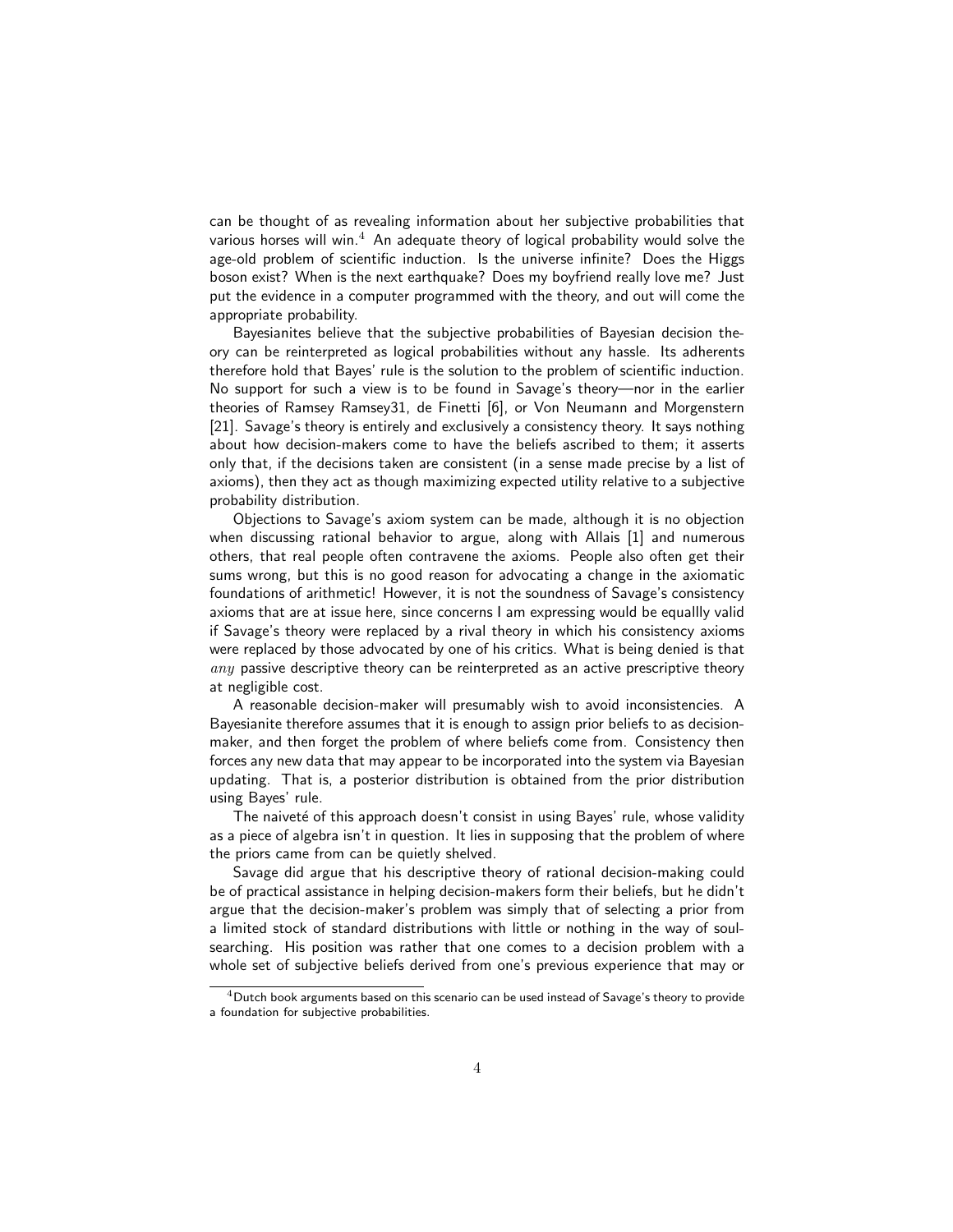may not be consistent.

In a famous encounter with Allais, Savage himself was trapped into expressing inconsistent beliefs about a set of simple decision problems. The response he made is very instructive. He used his theory to adjust his beliefs until they became consistent. Luce and Raiffa [16, p.302] explain the process by means of which such a consistent set of final beliefs is obtained as follows:

Once confronted with inconsistencies, one should, so the argument goes, modify one's initial decisions so as to be consistent. Let us assume that this jockeying making snap judgments, checking on their consistency, modifying them, again checking on consistency, etc leads ultimately to a bona fide, a priori distribution.

For Savage therefore, forming beliefs was more than a question of attending to gut-feelings. It was a matter for calculation—just as the question of whether you or I prefer  $$17 \times 29$  to  $$19 \times 23$  is a matter for calculation.

But why should we wish to adjust our gut-feelings using Savage's methodology? In particular, why should a rational decision-maker wish to be consistent? After all, scientists aren't consistent, on the grounds that it isn't clever to be consistently wrong. When surprised by data that shows current theories to be in error, they seek new theories that are inconsistent with the old theories. Consistency, from this point of view, is only a virtue if the possibility of being surprised can somehow be eliminated. This is the reason for distinguishing between large and small worlds. Only in the latter is consistency an unqualified virtue.

One might envisage the process by means of which a decision-maker achieves a consistent set of subjective beliefs in a small world as follows. Pandora knows that subjective judgments need to be made, but prefers to make such judgments when her information is maximal rather than minimal. She therefore asks herself, for every conceivable possible course of future events: what would my beliefs be after experiencing these events? Such an approach automatically discounts the impact that new knowledge will have on the basic model that Pandora uses in determining her beliefs—that is, it eliminates the possibility that the she will feel the need to alter her basic model after being surprised by a chain of events whose implications she had not previously considered. Next comes the question: is this system of contingent beliefs consistent? If not, then the Pandora may examine the relative confidence that she has in the "snap judgments" she has made, and then adjust the corresponding beliefs until they are consistent. With Savage's definition of consistency, this is equivalent to asserting that the adjusted system of contingent beliefs can be deduced, using Bayes' rule, from a single prior probability distribution.

At the end of the story, the situation is as envisaged by Bayesianites: the final "massaged" posteriors can indeed be formally deduced from a final "massaged" prior using Bayes' rule. This conclusion is guaranteed by the use of a complex adjustment process that operates until consistency is achieved. As far as the massaged beliefs are concerned, Bayes' rule has the status of a tautology—like  $2 + 2 = 4$ . Together with the massaged prior, it serves essentially as an indexing system that keeps track of the library of massaged posteriors.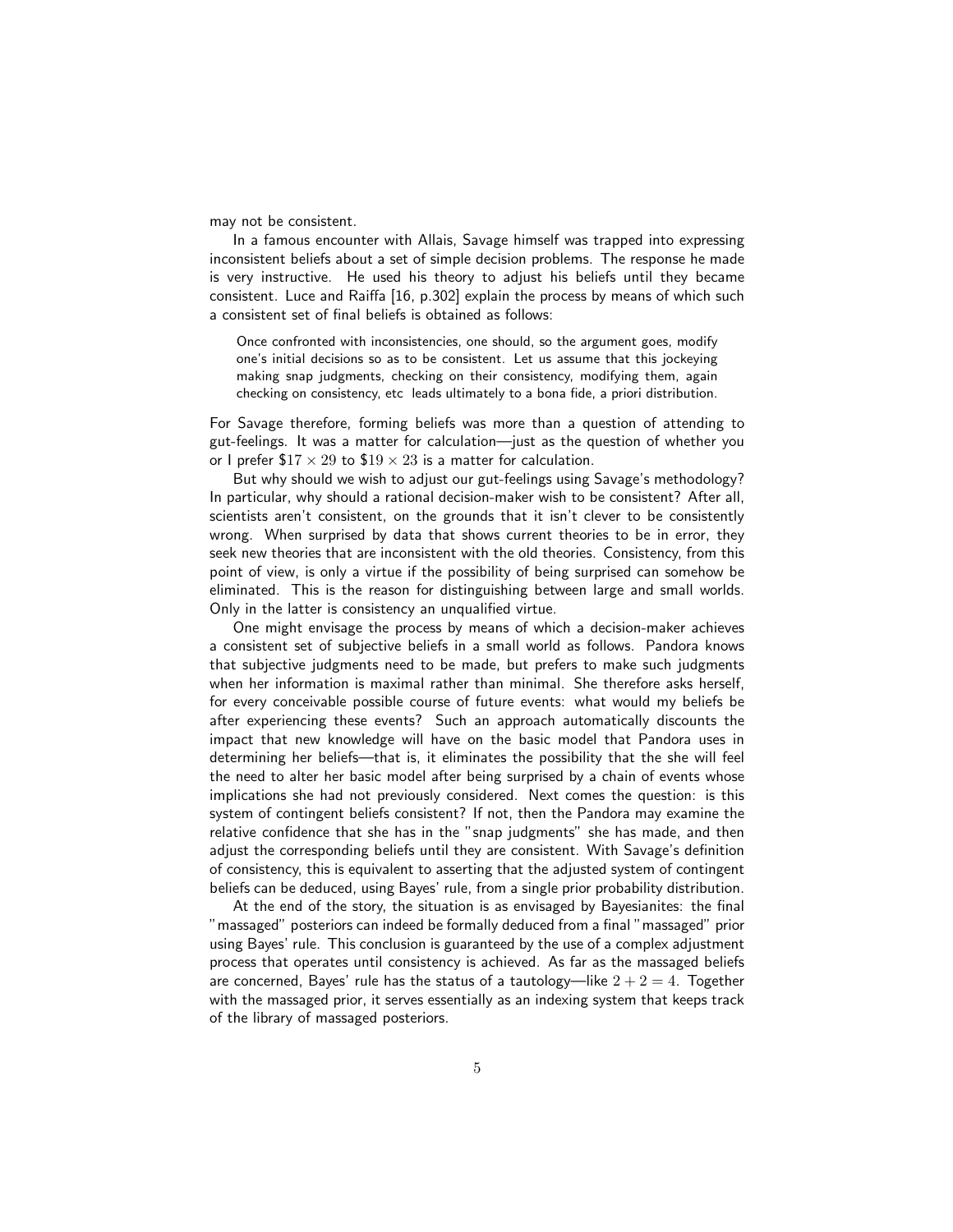Notice that it isn't true in this story that Pandora is *learning* when the massaged prior is updated to yield a massaged prior—that rational learning consists of no more than applying Bayes rule. On the contrary, Bayesian updating only takes place after all learning is over. The actual learning takes place while Pandora is taking into account the effect that possible future surprises may have on the basic model that she uses to construct her beliefs, and continues as she refines her beliefs during the massaging process. Bayesianites therefore have the cart before the horse. Insofar as learning consists of deducing one set of beliefs from another, it is the massaged prior that is deduced from the unmassaged posteriors.

A caveat is necessary before proceeding. When the word "learning" is used in the preceding paragraph, it is intended in the sense of "adding to one's understanding" rather than simply "observing what happens". Obviously, if Pandora has perfect recall, she will have more facts at her disposal at later times than at earlier times, and it is certainly true that there is a colloquial sense in which she can be said to "learn" these facts as time goes by. However, it seems to me that this colloquial usage takes for granted that Pandora is also sorting and classifying the facts she learns into some sort of orderly system with a view to possibly making use of her knowledge in the future. Otherwise it wouldn't seem absurd to say that a camera is "learning" the images it records.

In any case, it is not the simple recording of facts that is intended when I discuss "Bayesian learning". Any proposal for a rational learning scheme will presumably include recording the facts (if the cost of so doing is negligible). What distinguishes "Bayesian learning" from its alternatives must therefore be something else.

In spite of this caveat about what I intend when speaking of learning, the suggestion that Bayesian updating in a small world involves no genuine learning at all commonly provokes expressions of incredulity. Is it being said that we can only learn when deliberating about the future, and never directly from experience? The brief answer is no, but I have learned directly from experience that a longer answer is necessary.

In the first place, the manner in which you and I (and off-duty Bayesianites) learn things about the real world is not necessarily relevant to the way a Bayesian learns. Still less is it relevant to the way in which a Bayesianite learns when on duty. Experimental data offers very little evidence in favor of the proposition that we are natural Bayesians of any kind. Indeed, what evidence there is seems to suggest that, without training, even clever people are quite remarkably inept in dealing with simple statistical problems involving conditional probabilities. In my own game theory experiments, no subject has ever given a Bayesian answer to the question "Why did you do what you did?" when surveyed after the experiment even though, in most cases, the populations from which the subjects were drawn consisted entirely of students who had received training in Bayesian statistics. I therefore think introspection is unlikely to be a reliable guide when considering what learning for a Bayesian may or may not be.

The fact that real people actually learn from experience is therefore not relevant to whether Bayesian updating in a small world should count as genuine learning.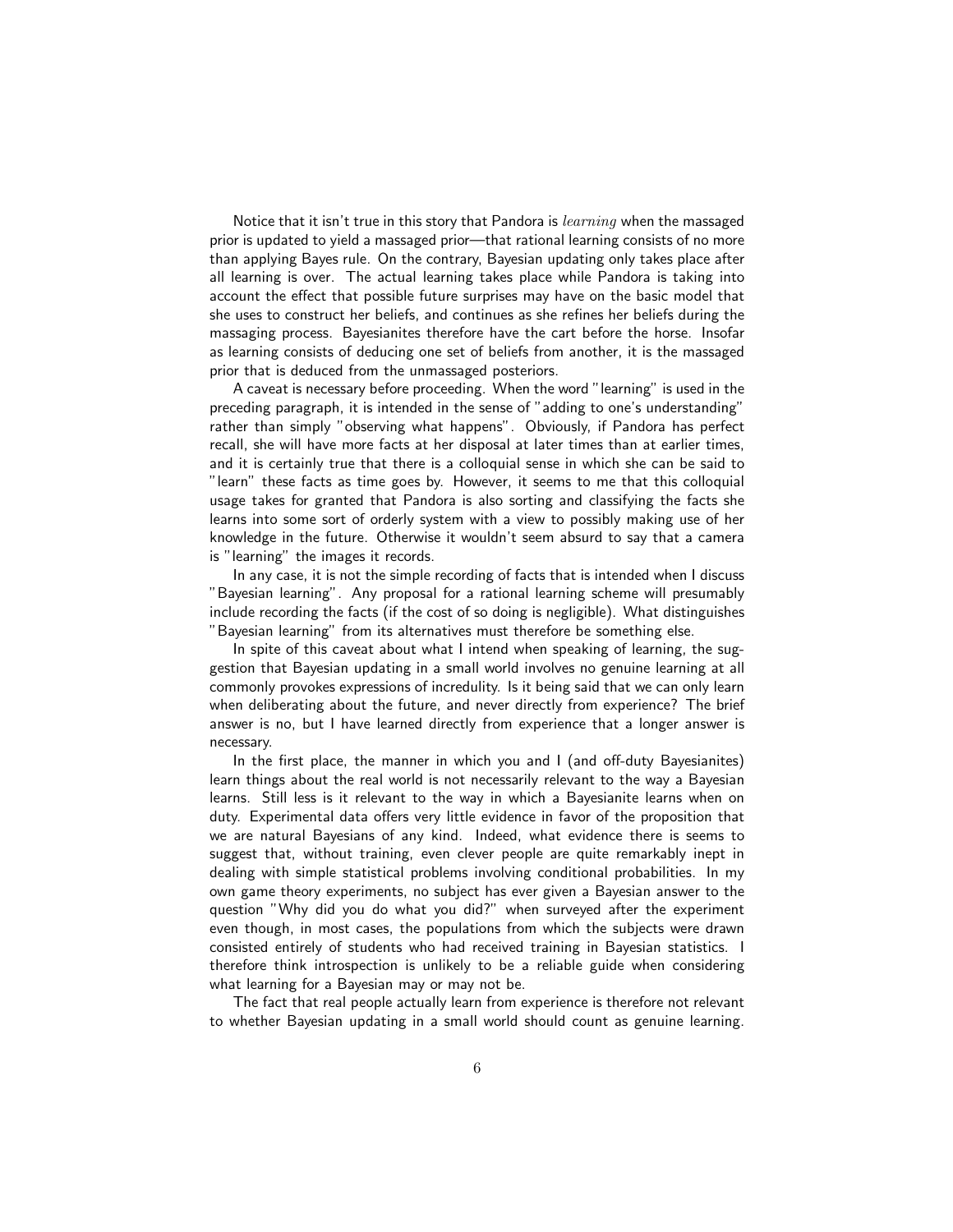The worlds about which real people learn are almost always large and, even when they are confronted with a small world, they almost never use Bayesian updating.

Bayesian statisticians are an exception to this generalization. They use Bayesian updating all the time, but, just like real people, they are almost never working in a small world. That is to say, they have not asked themselves why a knee-jerk adherence to consistency requirements is appropriate, but simply update from a prior distribution chosen on the basis of what their past experience has shown to work out well in analogous situations. I do not argue that such a procedure is necessarily nonsensical. On the contrary, it often leads to descriptions of the data that provide much insight. Nor do I argue that a Bayesian statistician who updates from a prior distribution chosen on a priori grounds isn't learning. All I have to say to such a Bayesian statistician is that I see no grounds for him to claim that he is learning optimally, or that his methodology is necessarily superior to those of classical statistics.

The problem of how "best" to learn in large world is unsolved. Gilboa and Schmeidler [7], for example, make no such claims for their approach. Probably it is one of those problems that has no definitive solution. But, unless the problem of scientific induction is solved, any learning procedures that we employ in the context of large world will necessarily remain arbitrary to some extent.

However, we are still not through with the question of whether Bayesian updating in a small world can properly count as learning. So far, it has been argued that the fact that real people clearly learn from experience is irrelevant to this question. The same is true of Bayesian statisticians operating in a large world, (or a potentially small world that they have failed to close). This leaves us free to focus on what is genuinely at issue. For this purpose, I want to draw an analogy between how a Bayesian using the massaging methodology I have attributed to Savage learns, and how a child learns arithmetic. It is true that the Bayesian is envisaged as teaching himself, but I do not think this invalidates the comparison.

When Alice learns arithmetic at school, her teacher does not know what computations life will call upon her to make. Amongst other things, he therefore teaches her an algorithm for adding numbers. This algorithm requires that Alice memorize some addition tables. In particular, she must memorize the answer to  $2 + 3 = ?$ . If the teacher is good at his job, he will explain why  $2+3=5$ . If Alice is an apt pupil, she will understand his explanation. One may then reasonably say that Alice has learned that, should she ever need to compute  $2+3$ , then the answer will be 5.

Now imagine Alice in her maturity trying to complete an income tax form. In filling the form, she finds herself faced with the problem of computing  $2+3$ , and so she writes down the answer 5. Did she just learn that the answer to this problem is 5? Obviously not. She learned this in school. All that one can reasonably say that she "learned" in filling the form is that filling the form requires computing  $2+3$ . But such simple registering of undigested facts is excluded by the caveat that identifies learning with "augmenting one's understanding". Of course, there may be children who are such poor students that they grow to maturity without learning their addition tables. Such a person might perhaps use her fingers to reckon with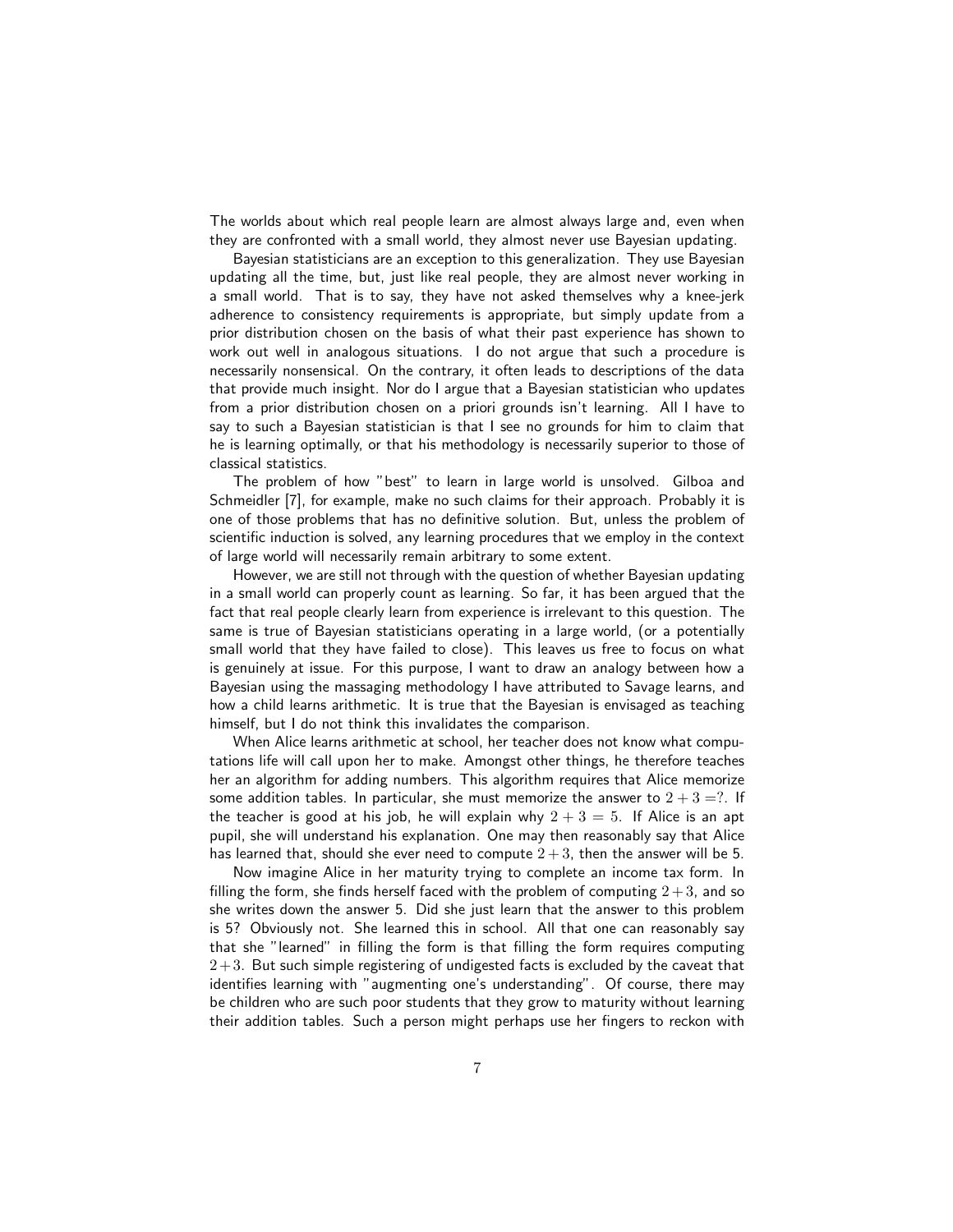and thereby discover or rediscover that  $2 + 3 = 5$  while filling the tax form. She would then undoubtedly have learned something. But she would not be operating in a small world, within which all potential surprises have been predicted and evaluated in advance of their occurrence.

How is it that Bayesianites succeed in convincing themselves that rational learning consists of no more than the trivial algebraic manipulations required for the use of Bayes' rule? My guess is that their blindness is only a symptom of a more serious disease that manifests itself as a worship of mathematical formalism. A definitionaxiom-theorem-proof format is designed to close the mind to irrelevant distractions. But the aspects of the learning process that are neglected by Savage's formalism are not irrelevant. How decision-makers form and refine their subjective judgments really does matter. But the fact that Savage's theory leaves these aspects of the learning process utterly umodeled creates a trap into which Bayesianites readily fall. The trap is to proceed as though anything that is not expressed in the formalism to which one is accustomed does not exist at all.

In game theory, however, the question of where beliefs come from cannot sensibly be ignored. Bayesianite decision theory provides an adequate account of why we should study equilibria, but fails to make any headway at all with the problem of equilibrium selection. Game theorists therefore cannot afford to fall victim to Bayesianite newspeak $5$  if they hope to break out of the bridgehead they currently occupy.

#### **3 Bayesianism in Game Theory**

This section looks very briefly at two approaches to the problem of founding game theory on Bayesian principles. The second approach, due to Robert Aumann citeAumann87b, hangs together very much better than the first. But this is because Aumann's approach doesn't attempt to do more than justify game theorists' obsession with the notion of an equilibrium. However, the first approach aims to say things about which equilibrium should be selected.

Harsanyi and Selten's [19] theory is perhaps the best known of the avowedly Bayesian approaches to the problem of equilibrium selection. However, it is too baroque a theory to lend itself to easy discussion in a paper like this.

The notion of a tracing procedure lies at the heart of their model. Their procedure seeks to trace the manner in which Bayesian players will reason their way to an equilibrium. Other authors offer alternative accounts of how such reasoning might proceed. Skyrms [20] gives a particularly clean description of how he sees the deliberative process operating inside the head of a Bayesian player.

Skyrms [20] follows Harsanyi and Selten and others in supposing that, while deliberating, the players assign interim subjective probabilities to the actions available

 $5$ Newspeak is an invented language in Orwell's  $1984$  in which it is impossible to make politically incorrect statements.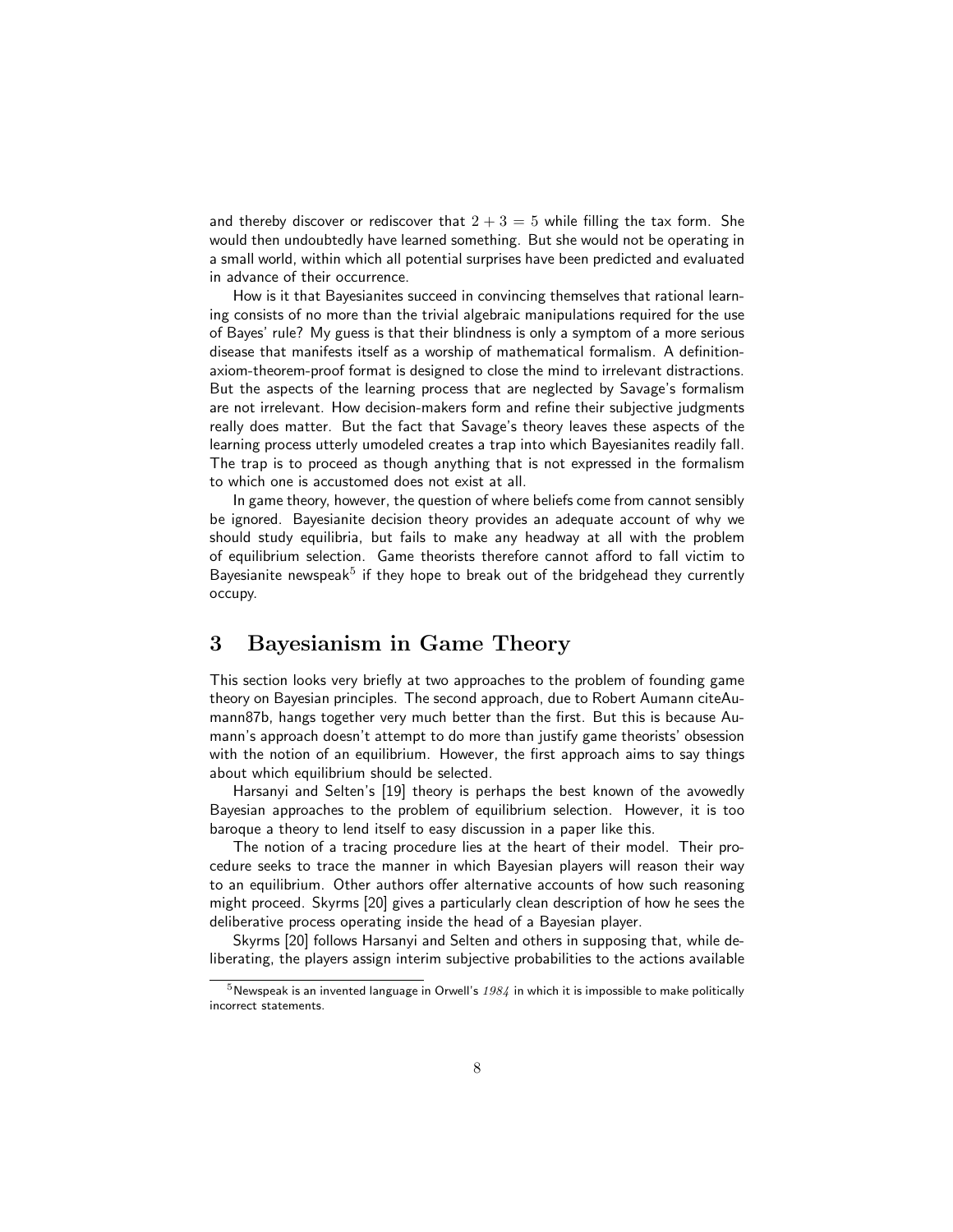to their opponents. If these subjective probabilities are common knowledge, along with the fact that everyone is a maximizer of expected utility, then an inconsistency will arise—unless the players' beliefs happen to be in equilibrium. When such an inconsistency arises, the players are assumed to update their subjective probabilities using Bayes' rule.

Various candidates for the likelihood function can be considered (of which Skyrms offers a small sample). However, the modeling judgment made at this level is irrelevant to the point I want to make. My criticism of this and similar models will be clear. By hypothesis, the players haven't looked ahead to preview all possible lines of reasoning they might find themselves following in the future. They are therefore operating in a world that is definitely large. In such world, no special justification for the use of Bayesian updating exists. One might seek to rescue the special status of Bayesian updating by departing from Skyrms' story and postulating that the players have indeed previewed all the possible lines of reasoning open to them. But, after the previewing is over, there would then be no scope for Bayesian updating, because no there would be no new information to incorporate into the system when the player began to reason for real. In summary, one might say that the conditions that justify the use of Bayes' rule in this context are satisfied if and only if there is nothing for Bayes' rule to update.

One cannot make the same criticism of a well-known paper by Kalai and Lehrer [13]. They envisage a game being played repeatedly in real time. The circumstances under which the repetition takes place need not concern us. For our purposes, it is enough that the players use Bayes' rule to update their beliefs after each repetition, and that Kalai and Lehrer give conditions under which there is convergence on a Nash equilibrium. What does such a conclusion mean?

It is certainly a very reassuring consistency result for those like myself who regard Nash equilibrium as the basic tool of game theory. But is the result also a contribution to equilibrium selection theory? It is true, as Kalai and Lehrer remark, that the limit equilibrium is a function of the players' prior beliefs, but it seems to me that much care is necessary in interpreting this piece of mathematics. If we take seriously the notion that a players' prior beliefs are simply a summary of a set of massaged posterior beliefs, we have to abandon the idea that the players in Kalai and Lehrer's model are learning which equilibrium to play as the future unfolds. The players' already knew what equilibrium would be played under all possible future contingencies. Their initial snap judgments necessarily incorporate preconceptions on this subject that the model leaves unexplained. Any learning took place during the unmodeled introspection period before the play of the game when the players previewed all possible courses the game might take and predicted how the game would end up being played after each of these possible sets of common experience.

It should be emphasized that the last thing I wish to do is to criticize anyone for seeking to model the process by means of which equilibrium is achieved. Far from decrying such work, I believe that the reason game theorists have made so little progress with the equilibrium selection problem is because of their reluctance to confront such questions. I do not even object to Bayesian updating being used as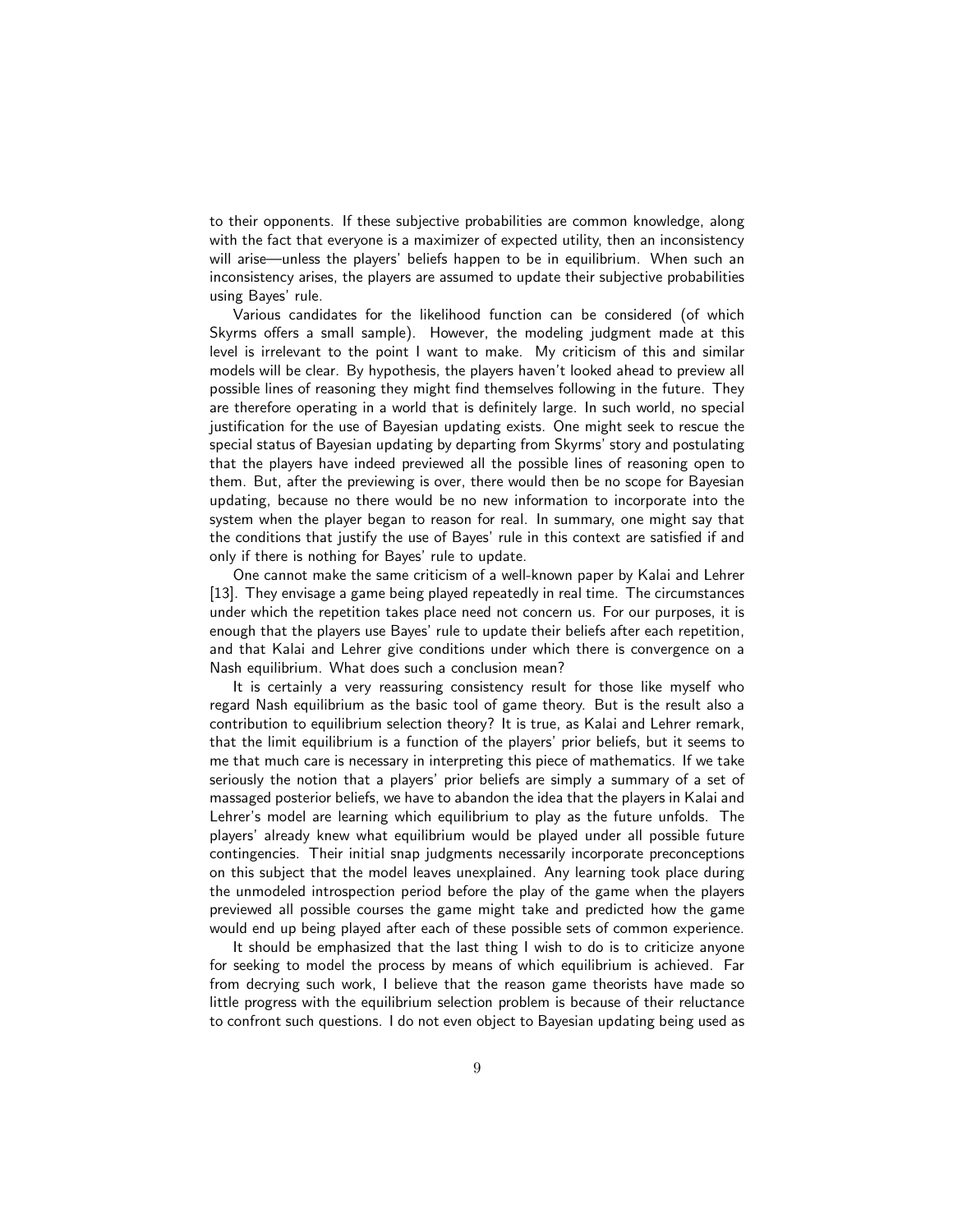a learning rule in this context, provided that nobody is claiming any special status for it, beyond the fact that it possesses some pleasant mathematical properties. However, other learning rules also have virtues, and the decision to use Bayes' rule in the context of a small world is no less  $ad hoc$  than the decision to use one of the rival rules. My own preferred research strategy on this subject is not to make any a priori choice at all of a learning rule, but to let one emerge endogenously as a consequence of the operation of evolutionary pressures. However, this is an approach fraught with many difficulties.

Aumann's [2] attempt to provide Bayesian foundations for game theory is very different in character from the work discussed so far in this section. Nobody learns anything or even decides anything in his very static model. Things are "just the way they are", and we are offered the role of a passive observer who sits on the sidelines soliloquizing on the nature of things. Such a model is not well-adapted to the equilibrium selection problem. Its purpose is to clarify what kinds of equilibria should lie in the set from which a selection needs to be made.

Aumannn postulates a universe of discourse whose states are all-inclusive. A description of such a state includes not only what players know and believe about the world and the knowledge and beliefs of other players, but also what all the players will do in that state. In such a framework, it becomes almost tautological that players whom fate has decreed will be Bayesian-rational in every state will necessarily operate some kind of equilibrium. Aumann then notes that, if what the players know always includes what strategy they find themselves using, then they will necessarily be frozen into what he calls a "subjective correlated equilibrium".

This brief summary is adequate only to make it clear that Aumann's world is not small. On the contrary, his world is as large as a world could possibly be, since its states encompass everything that might conceivably matter. However, Aumann evades the traps that await more naive Bayesianites by refusing to classify his theory either as descriptive or as prescriptive. He describes his model as "analytic" to indicate that all the action takes place in the head of an otherwise passive observer.

Aumann's model certainly cannot be prescriptive because there is no point in offering advice to players who "just do what they happen to do" and "believe what they happen to believe". Nor can the model be descriptive of a world in which people actively make conscious choices after transferring their experience into subjective judgments about the way things are. But it seems to me that the latter is precisely the kind of world with which game theory needs to grapple. I want to argue now that such a world is necessarily large in Savage's sense. The case for this is even stronger than the standard claim that the world within which physics is discussed is large. Or, to say the same thing more flamboyantly, inner space is necessarily even more mysterious than outer space. The reason is that, if the thinking processes of a player are to be modeled, then we are no longer free to envisage that all possible mental processes have been completed. A player cannot exhaustively evaluate all contingencies in a universe that includes his own internal deliberations and those of other players like himself. The issue is more fundamental than whether Bayesianism is applicable or not, since one cannot even rely on the epistimology that Bayesianites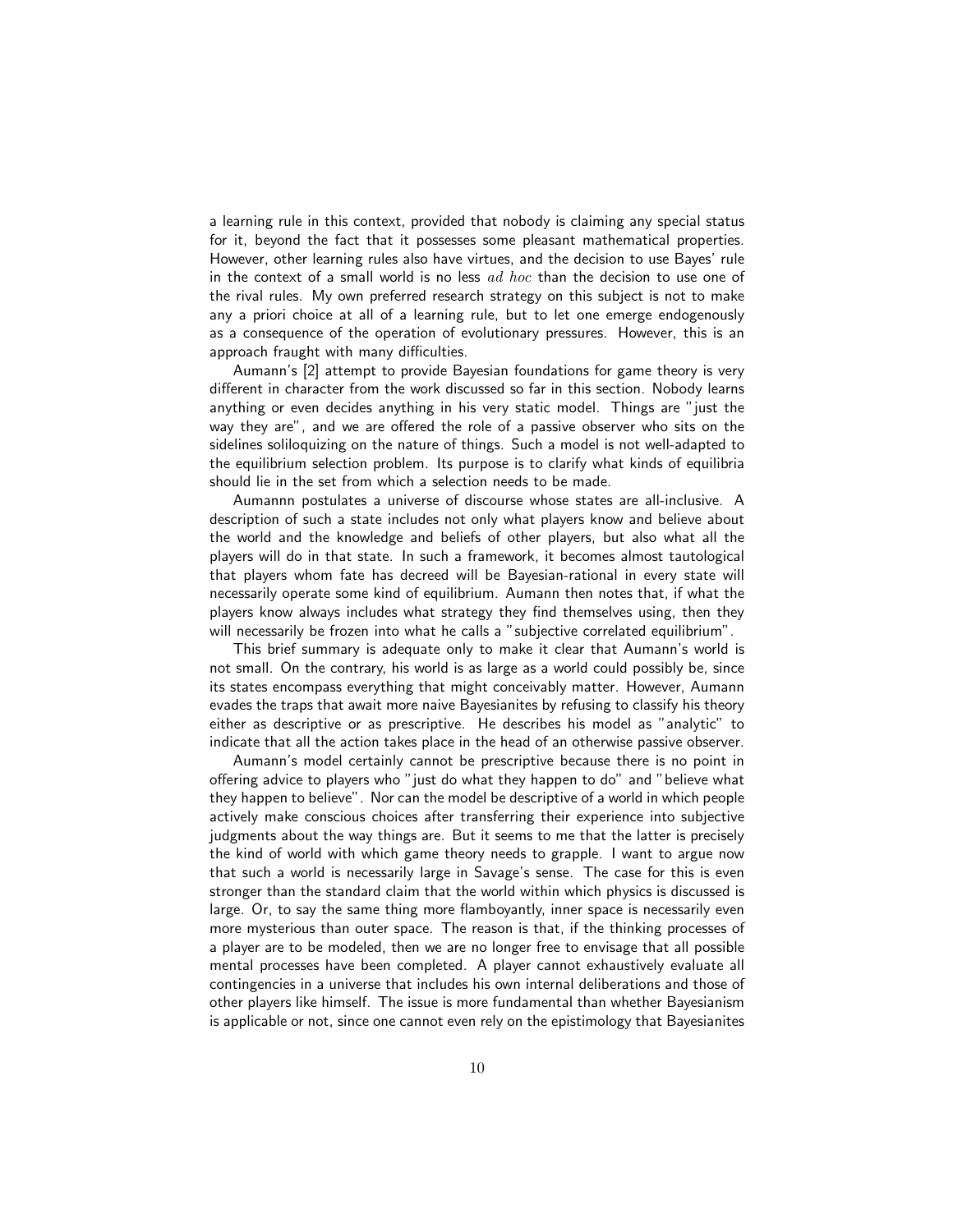take for granted.

### **4 Epistomology**

Bayesian decision theory assumes that a decision-maker's knowledge at any time partitions the universe of discourse into a collection of disjoint possibility sets. The partitioning property of these possibility sets is then inherited by the information sets that Von Neumann introduced into game theory (Binmore [4, p.454]). An assumption of "perfect recall" is then usually made to ensure that a player's knowledge partition is always a refinement of his previous partitions. Such knowledge partitions can be formulated in terms of the idea of a knowledge operator.

We identify an event  $E$  with a subset of a given universe of discourse denoted by  $\Omega$ . The event in which Pandora knows that E has occurred is denoted by  $KE$ , where K is her knowledge operator. The event in which Pandora thinks it possible that E has occurred is denoted by  $\mathcal{P}E$ , where  $\mathcal P$  is her possibility operator.

If we make the identification  $\mathcal{P} = \sim \mathcal{K} \sim$ , then we establish a duality between K and  $P$ . Either of the following lists will then serve as a rendering of the requirements of what philosophers call the modal logic S–5:

| $(K0)$ $K \Omega = \Omega$                     | (P0) | $\mathcal{P}\emptyset = \emptyset$                       |
|------------------------------------------------|------|----------------------------------------------------------|
| $K(E \cap F) = \mathcal{K}E \cap \mathcal{K}F$ | (P1) | $\mathcal{P}(E \cup F) = \mathcal{P}E \cup \mathcal{P}F$ |
| $(K2)$ $KE \subseteq E$                        |      | $(P2)$ $PE \supset E$                                    |
| $(K3)$ $KE \subseteq \mathcal{K}^2E$           |      | (P3) $\mathcal{P}E \supseteq \mathcal{P}^2E$             |
| $(K4)$ $PE \subseteq KPE$                      |      | $(P4)$ $KE \supseteq PKE$                                |

Axioms (K2) or (P2) are infallibility or "consistency" axioms—they say that what Pandora knows is actually true. The seemingly innocent (K0) and (P0) will be called "completeness" axioms.

These ideas are linked with knowledge partitions by defining the possibility set  $P(\omega)$  to be the set of states that Pandora thinks is possible when the true state of the world is  $\omega$ . In Bayesian decision theory, the minimal requirements for such possibility sets are usually taken to be:

(Q0) The collection 
$$
\{P(\omega) : \omega \in \Omega\}
$$
 partitions  $\Omega$   
(Q1)  $\omega \in P(\omega)$ 

The second of these assumptions is the infallibility requirement.

To establish an equivalence between the two approaches, it is only necessary to define  $P$  and  $P$  in terms of each other using the formula:

$$
\omega \in \mathcal{P}E \iff P(\omega) \cap E \neq \emptyset. \tag{1}
$$

With this definition,  $(P0)$ – $(P3)$  can be deduced from  $(Q1)$ – $(Q2)$  and vice-versa. However, the role of the completeness axiom (P0) is peripheral. If we dispense with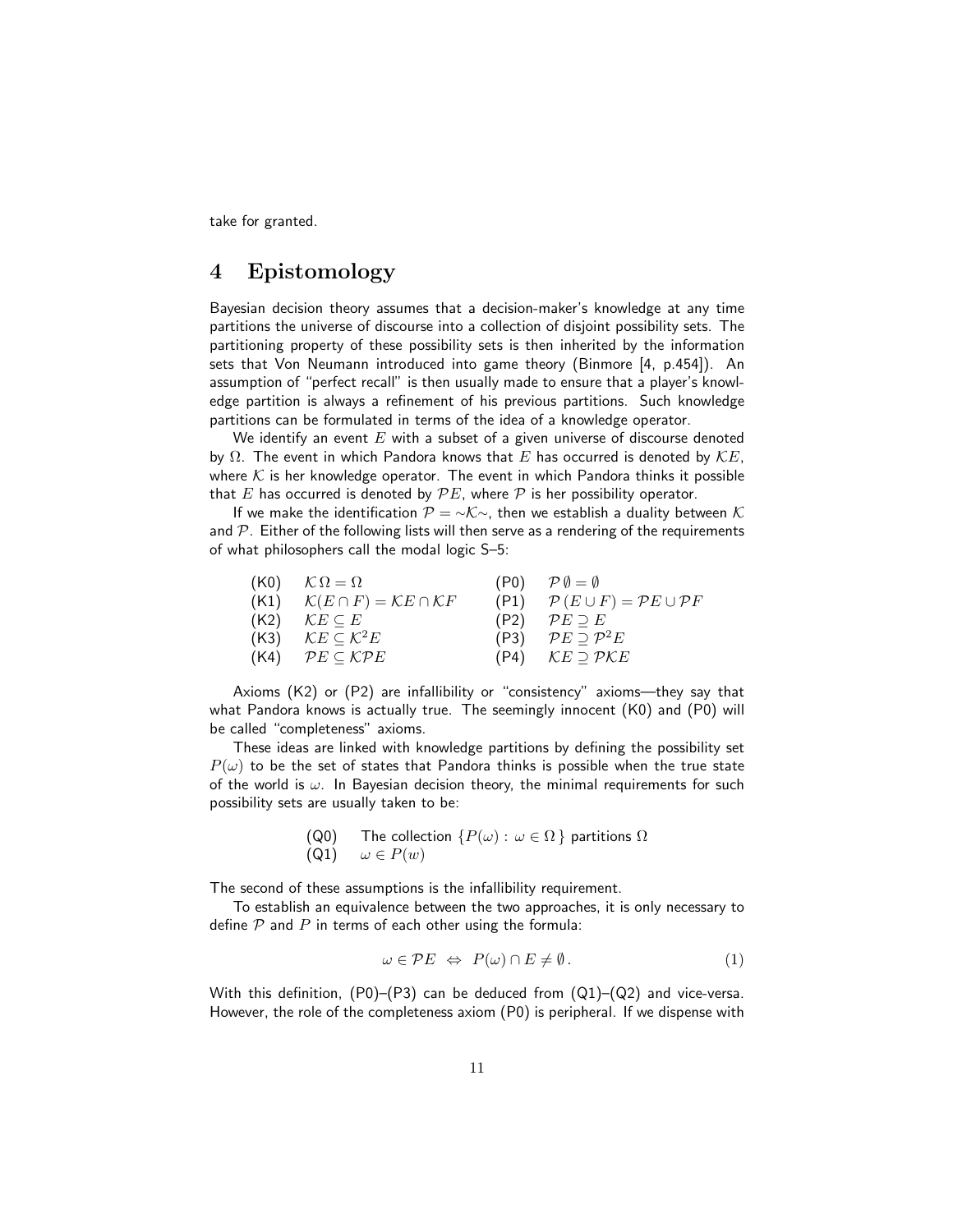(P0) and redefine both (P1)–(P3) and (1) so that they apply only to non-empty events, then (new P1)–(new P3) are equivalent to  $(Q1)$ – $(Q2)$ .

It is significant that (P0) can be eliminated, because the result of the next section can be regarded as saying that (P0) and (P2) cannot both hold in a large enough world when the possibility operator is algorithmic.

How does does Pandora decide what she knows or thinks is possible? The formalism we have been discussing packs this question away inside a black box, which we now unpack by postulating that Pandora is equipped with a 'Leibniz engine' or possibility machine  $J$  that makes judgments on what events are possible.

The reference to a Leibniz engine is intended to signal that justification is to be understood as algorithmic. The possibility machine  $J$  is taken to be a Turing machine that sometimes answers no when asked questions that begin:

Is it possible that 
$$
\dots
$$
?

Issues of timing are obviously relevant here. How long does one wait for an answer before acting? Such timing problems are idealized away by assuming that Pandora is able to wait any finite number of periods for an answer.

As in the Turing halting problem, we suppose that  $[N]$  is some question about the Turing machine N. We then take  $\{M\}$  to be the question:

Is it possible that 
$$
M
$$
 answers NO to  $[M]$ ?

Let T be the Turing machine that outputs  $[x]$  on receiving the input  $\{x\}$ , and employ the Turing machine  $I = JT$  that first runs an input through T, and then runs the output of  $T$  through the justification machine  $J$ . Then the Turing machine I responds to  $[M]$  as J responds to  $\{M\}$ .

An event E is now defined to be the set of states in which I responds to  $[I]$ with NO. We then have the following equivalences:

- $\omega \in E \iff I$  responds to  $[I]$  with NO
	- $\Leftrightarrow$  J reports it to be impossible that I responds to [I] with NO  $\Leftrightarrow \omega \notin \sim \mathcal{P}E$

It follows from (P2) that

$$
\sim \mathcal{P} E = E \subseteq \mathcal{P} E.
$$

This identity only holds when  $\mathcal{P}E = \Omega$ . Since  $E = \sim \mathcal{P}E$ , it follows that  $E = \emptyset$ . and so  $\mathcal{P}\emptyset = \Omega$ . That is to say, we are led to the following apparent contradiction:

**Proposition.** If the states in  $\Omega$  are sufficiently widely construed and knowledge is algorithmic, then infallibility implies that the decision-maker always thinks it possible that nothing will happen.

I think the apparent contradiction built into the preceding proposition signals a failure of the model to capture the extent to which familiar assumptions from small-world decision theories need to be modified when moving to a large world.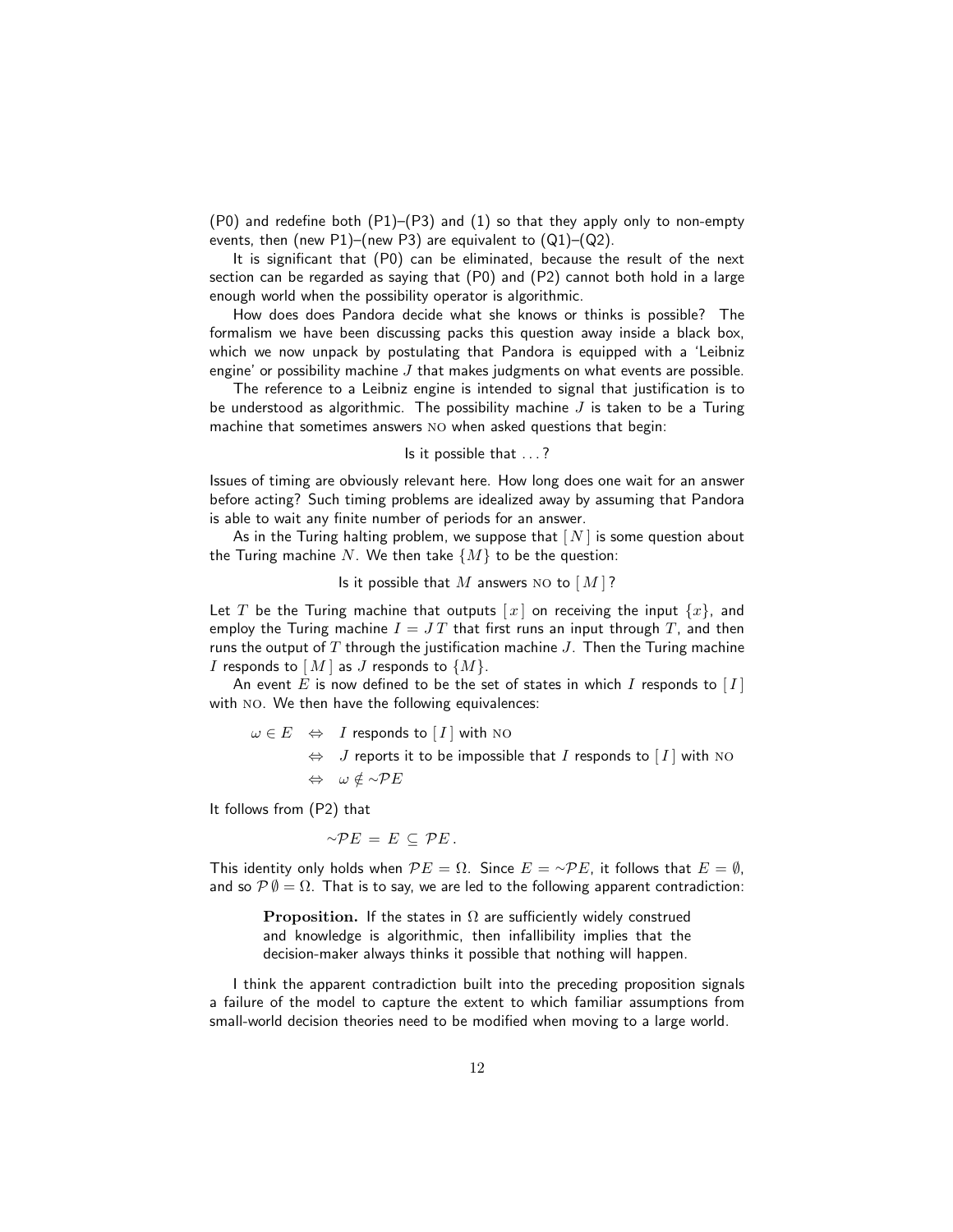For example, we think of an event E as having occurred if the true state  $\omega$  of the world has whatever property defines  $E$ . But how do we determine whether  $\omega$ has this property?

If we are committed to an algorithmic approach, we need an algorithmic procedure for the defining property P of each event  $E$ . This procedure can then be used to interrogate  $\omega$  with a view to getting a YES or NO answer to the question:

#### Does  $\omega$  have property  $P$ ?

We can then say that E has occurred when we get the answer YES, and that  $∼E$ has occurred when we get the answer no.

But in a sufficiently large world, there will necessarily be properties for which the relevant algorithm sometimes will not halt. Our methodology will then classify  $\omega$  as belonging neither to E nor to  $∼E$ . If we insist on retaining a formalism that only make proper sense in a small world, we are then forced to place  $\omega$  in  $\emptyset$ —but then the symbol  $\emptyset$  can no longer denote the set with no elements in the usual way. To write  $P\emptyset = \Omega$  would then need to be interpreted as meaning that Pandora necessarily thinks it possible that the true state of the world will remain unclassified according to any of the properties recognized by her algorithmic classification system.

#### **5 A Minimal Extension**

In this section, I describe the minimal extension of Bayesian decision theory that seems compatible with the requirement that a decision-maker be algorithmic.

Following Von Neumann and Morgenstern [21], we first simplify the problem to be considered by allowing only two consequences, winning and losing. Which of these will occur depends on some process about which Pandora is only partially informed. A Turing machine  $M = M(\omega)$  will be used to model the manner in which the Pandora evaluates her partial information. The input to  $M$  is therefore the data  $D = D(\omega)$  about the unknown process available to Pandora.

Since our aim is to find a minimal extension to Bayesian decision theory, let us restrict the machine  $M$  to answering either YES or NO when asked probabilistic questions like:

Is 
$$
prob(E) \leq x
$$
?

As in the previous section, there will be occasions when  $M$  will calculate for ever when offered such a question.

This approach leads immediately to the notion of "upper and lower probabilities" with which many decision theorists have toyed. We take the upper probablity  $\overline{\pi}$  of an event E to be infimum of all x to which M answers the question "Is  $\text{prob}(E) \leq x$ ?" in the affirmative. We take  $\pi$  to be the supremum of all x to which M answers the question "Is prob $(E) \geq x$ ?" in the affirmative. With some mild assumptions about the consistency of replies made by the machine  $M$ , we are then led to the idea that the probabilistic properties of any event  $E$  can be summarized by associating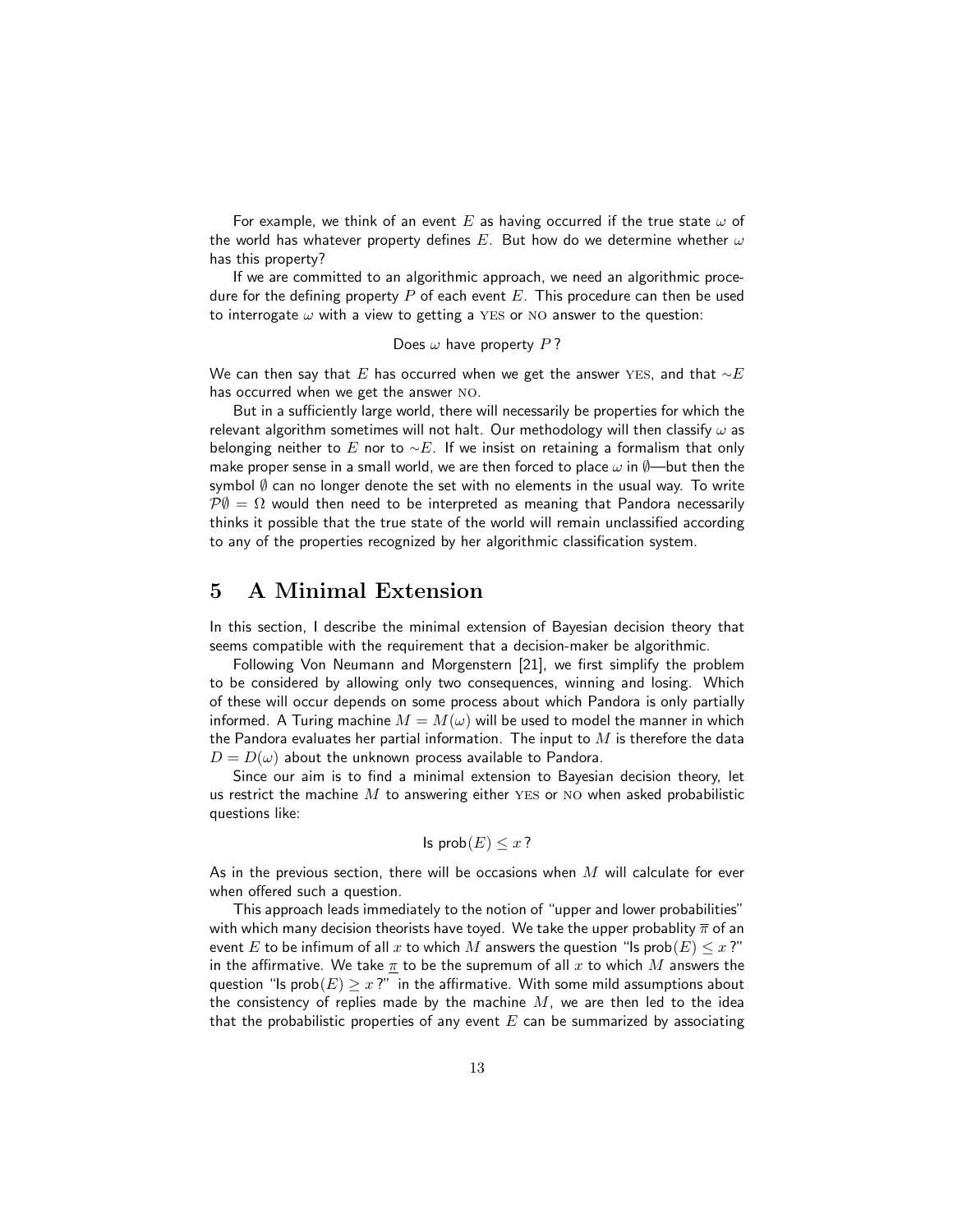it with an interval  $[\pi, \overline{\pi}]$ , in which  $\underline{\pi}$  is the lower probability of E and  $\overline{\pi}$  is its upper probability.<sup>6</sup>

Measurable events E can be defined to be those for which  $\pi = \overline{\pi}$ . The measure or probability  $\pi = \text{prob}(E)$  of such a measurable event E is simply  $\pi = \pi = \overline{\pi}$ . The events E for which  $\pi < \overline{\pi}$  are nonmeasurable. The inner and outer measure of a nonmeasurable set can be defined in the usual way. We should presumably insist that the inner meaure is no larger than  $\pi$ , and the outer measure is no smaller than  $\overline{\pi}$ . For a *minimal* extension, I believe we should make  $\pi$  equal to the inner measure of E and  $\overline{\pi}$  equal to the outer measure of E.

Suppose that Pandora has preferences over lotteries in which the prizes are themselves gambles in which she wins or loses according to whether a nonmeasurable event obtains or not. If these preferences satisfy the Von Neumann and Morgenstern rationality postulates, then we can introduce the Von Neumann and Morgenstern utility  $u[\pi,\overline{\pi}]$  of a nonmeasurable event. One will presumably wish to insist that

$$
u[\pi, \pi] \leq u[\pi, \overline{\pi}] \leq u[\pi, \overline{\pi}]
$$

and to normalize so that  $u/\pi, \pi$  =  $\pi$ , but it is not clear what further rationality requirements are appropriate. However, if Pandora evaluates  $\pi$  and  $\overline{\pi}$  "separately", then an argument of Keeney and Raiffa [14] shows that  $u[\pi,\overline{\pi}]$  must take one of the two forms:

$$
u(\underline{\pi}) + u(\overline{\pi}) \qquad \text{or} \qquad u(\underline{\pi}) \times u(\overline{\pi}). \tag{2}
$$

John Milnor [17, 16] gives a list of axioms for "decision making under complete ignorance" that lead to a decision criterion originally proposed by Leo Hurwicz [12]. In the current context, the Hurwicz criterion takes the form

$$
u[\underline{\pi}, \overline{\pi}] = h\underline{\pi} + (1 - h)\overline{\pi}, \qquad (3)
$$

and hence provides a simple instance of the first of the two functional forms (2).

#### **6 Ellsberg Paradox**

The Ellsberg paradox will serve as an example of how the Hurwicz criterion works. Recall that an urn contains 300 billliard balls of which 100 are known to be red.

 $6$ One way that Bayesianites proceed is to insist that their critics compare bets on events for which the appropriate probabilities are uncontroversial with bets on events to which the critics are reluctant to assign subjective probabilities. In the case of Pandora using the machine  $M$ , they would therefore seek two events between which the decision-maker is indifferent: a measurable event for which M yields a probability p and a nonmeasurable event for which M yields  $[\pi, \overline{\pi}]$ . However, although Pandora may express such an indifference, it doesn't follow that she is saying that she regards the two events as interchangeable. She will be expressing a preference not a belief. It is true that, with Savage's consistency axioms, these ideas merge (when the underlying processes are understood to be independent). But it isn't reasonable to insist on such strong consistency requirements in a large world.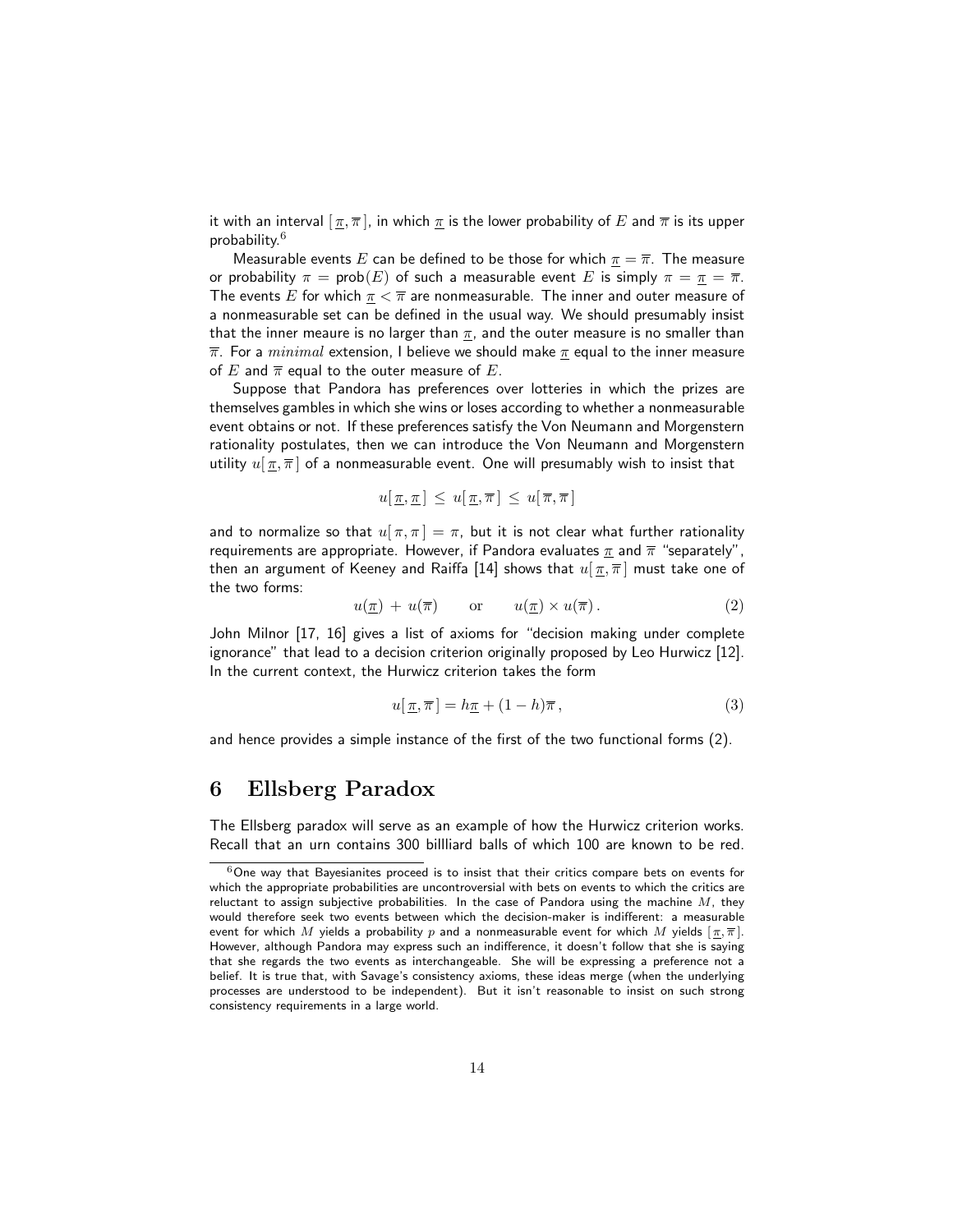The remaining 200 balls are black and white, but nothing is known about how many are black and how many are white.

Pandora is offered a choice between the gamble **J** in which she wins \$1m if and only if a red ball is drawn from the urn, and a gamble **K** in which she wins \$1m if and only if a black ball is drawn from the urn. She is also offered a choice between the gamble **L** in which she wins \$1m if and only if a red ball is not drawn from the urn, and a gamble **M** in which she wins \$1m if and only if a black ball is not drawn from the urn.

In real life, people mostly strictly prefer **J** to **K**, and **L** to **M**. However, if a Bayesian's subjective probabilities for red, black, and white are  $r=\frac{1}{3},~b,$  and  $w,$ these choices imply that  $b < \frac{1}{3}$  and  $w < \frac{1}{3}$ . But then we have the inconsistency  $r+b+w < 1$ . It is commonly argued that real people therefore depart from Bayesian decision theory by revealing an aversion to uncertainty (or ambiguity).

However, it isn't clear that real people see the situation as the kind of small world that is in the mind of the experimenter. Everybody knows that psychological experimenters are sneaky, and perhaps they have used their knowledge of how people choose in such experiments to fix the proportion of black and white balls to the disadvantage of the subjects.<sup>7</sup> If Pandora reasons in this way, she will be faced with a large world, because it contains the mind of the experimenter.

Applying the Hurwicz criterion to Pandora's comparison of **J** and **K**, we find

$$
\frac{1}{3} = u(\mathbf{J}) > u(\mathbf{K}) = h0 + (1 - h)\frac{2}{3} \iff h > \frac{1}{2}.
$$

Similarly,  $u(\mathbf{L}) > u(\mathbf{M}) \; \Leftrightarrow \; h \, > \, \frac{1}{2}.$  Thus, rather than being regarded as an irrational phenomenon in a small world, uncertainty aversion can be treated as a rational analogue of risk aversion that becomes relevant in a large world. For this reason, one can think of the Hurwicz coefficient  $h$   $(0 \leq h \leq 1)$  as a measure of Pandora's aversion to uncertainty.

#### **7 Battle of the Sexes**

Von Neumann restricted his attention to two-person, zero-sum games because he was interested in identifying a unique rational solution of a game. It was presumably for this reason that he was dismissive when Nash showed him his proof that Nash equilibria always exist in finite games. My guess is that Von Neumann thought he could have proved the result equally well himself, but that there was no point in doing so without proposing a solution to the equilibrium selection problem.

The Battle of the Sexes poses the equilibrium selection problem in an aggravated form. The game is played by a honeymoon couple, Adam and Eve, who didn't agree at breakfast whether to go to a boxing match or the ballet in the evening. During the day they are separated in the crowds, and so must make their decisions of where

 $7$ Recall Newcomb's so-called paradox, in which a box contains a big prize if and only if the experimenter predicts that the subject will not choose it.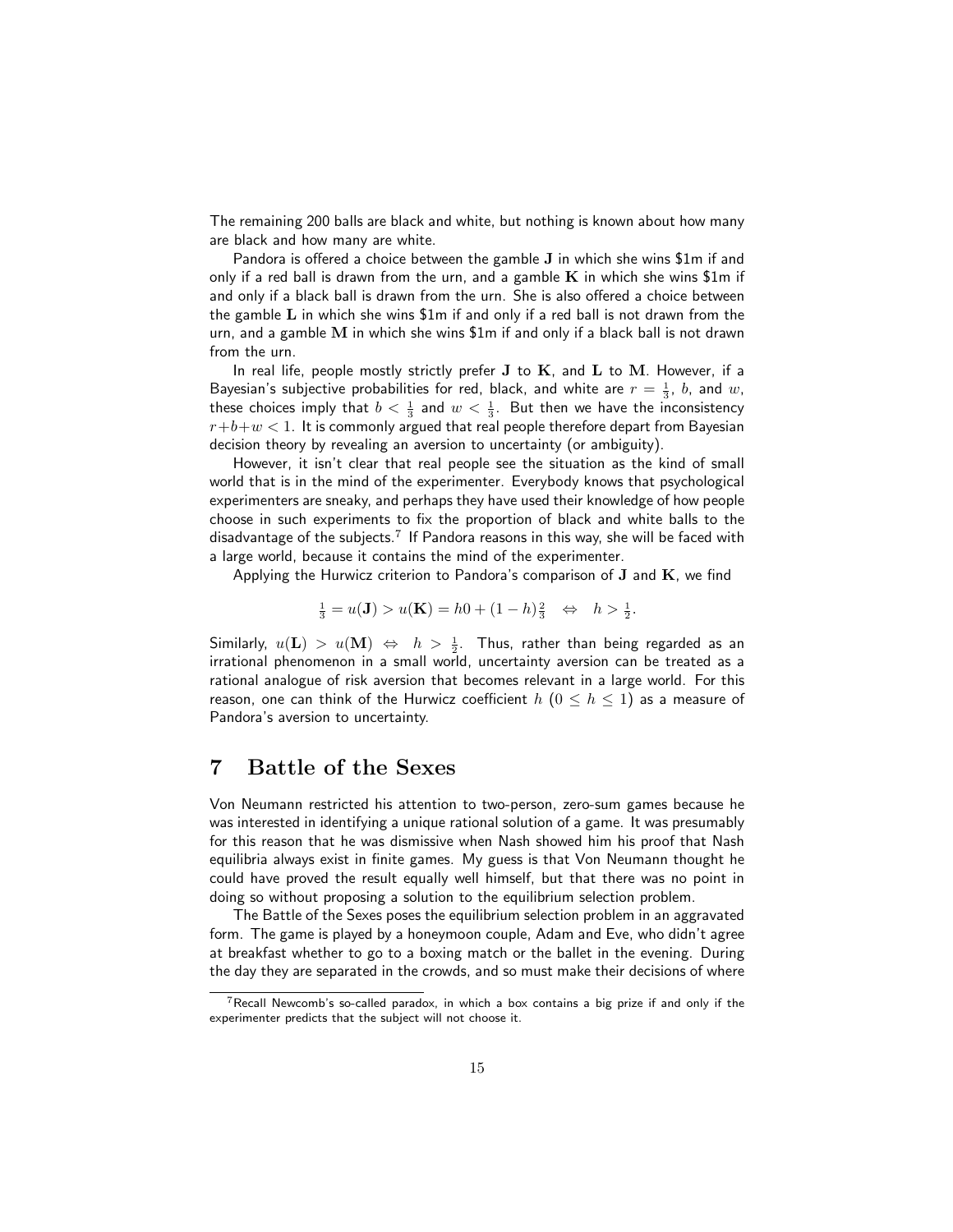to go in the evening independently.

|          | $_{box}$         |   | ball             |                |
|----------|------------------|---|------------------|----------------|
|          |                  | 1 |                  | 0              |
| $_{box}$ | $\overline{2}$   |   | $\boldsymbol{0}$ |                |
|          |                  | 0 |                  | $\overline{2}$ |
| ball     | $\boldsymbol{0}$ |   | 1                |                |

Battle of the Sexes

The payoffs in this game are to be strictly interpreted as Von Neumann and Morgenstern utilities. For example, we could divide each payoff in the table by 2 and interpret the resulting numbers as probabilities with which the relevant player will win some fixed prize.

The Battle of the Sexes has two Nash equilibria in pure strategies:  $(box, box)$  and (ball, ball). But in the absence of any pre-play opportunity to break symmetries, neither is a candidate for the unique rational solution of the game, because any argument in favor of one is an equally valid argument in favor of the other. There remains the mixed equilibrium in which Adam plays  $\mathit{ball}$  with probability  $p=\frac{1}{3}$  and Eve plays  $\mathit{box}$  with probability  $q=\frac{2}{3}$ . At this equilibrium, each player receives an expected payoff of  $\frac{2}{3}$ .

However, there is an objection to identifying the (skew) symmetric mixed equilibrium as the rational solution of the game. The players' security levels are both  $\frac{2}{3}$ (which Adam guarantees by playing  $p=\frac{2}{3}$  and Eve guarantees by playing  $q=\frac{1}{3}$ ). So why don't the players switch from playing their supposedly rational strategies, from which they expect to get a payoff of only  $\frac{2}{3}$ , to their security strategies, which  $\emph{guarantee}$  a payoff of at least  $\frac{2}{3}$  ? Harsanyi [9] thought this argument sufficiently convincing that he proposed abandoning the requirement that the rational solution of a game be a Nash equilibrium in such situations. $8$ 

One way out of such dilemmas is to propose expanding the set of mixed strategies to "multiplex" strategies in much the same way that the set of pure strategies is expanded to obtain mixed strategies. To expand the set of pure strategies, one requires a randomizing device. To expand the set of mixed strategies, one requires a computer  $\mathcal C$  programmed to print a sequence of 1s and 0s. The computer  $\mathcal C$  would be regarded as an adequate substitute for a random device that generates 1 with probability  $\pi$  if the average value of the first  $n$  terms converged to  $\pi$ , but no pattern could otherwise be distinguished in its output. $9$  However, the average value of the

 $8$ One can respond to Harsanyi that Eve profits by sticking to her Nash equilibrium strategy if Adam switches to his security strategy—but the opposite is true in Australian Battle of the Sexes, which is obtained by reversing the signs of all the payoffs in regular Battle of the Sexes.

 $^9$ Von Mises and Kolmogorov offer possible formal characterizations of the latter requirement.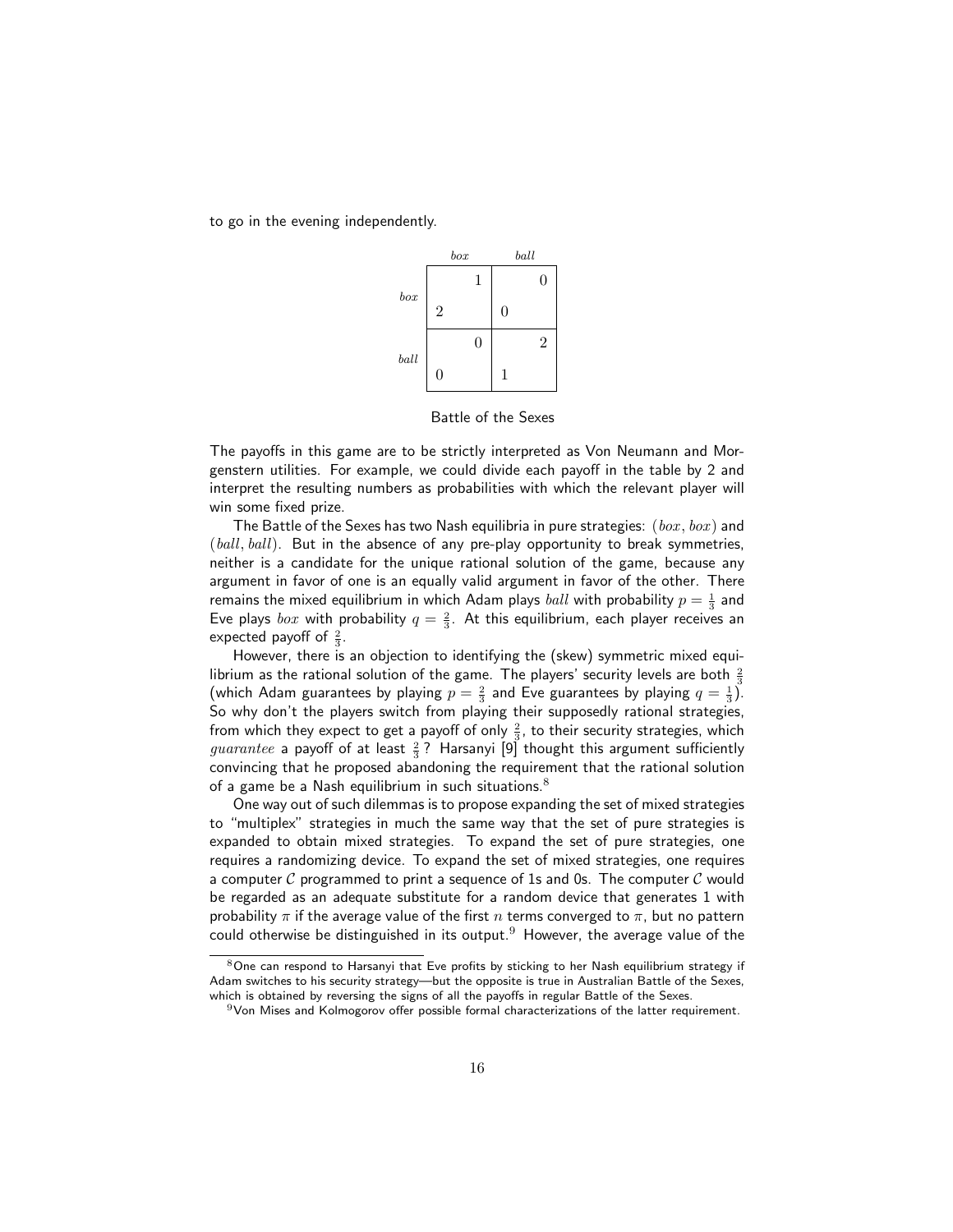sequence printed by C doesn't converge. Its limit superior  $\overline{\pi}$  is strictly larger than its limit inferior  $\pi$ .

The standard methodology proposed by Bayesianites for dealing with a "weighted coin" like C is to begin with a prior distribution with support  $[0, 1]$  over all possible weighting probabilities of the coin, and to use Bayes' rule to update this distribution as data from  $C$  is received. But this methodology won't lead to the standard result here, because the posterior distribution won't gradually concentrate around some particular probability  $\pi$ . The convergence properties of the posterior distribution will only allow us to exclude points outside the interval  $[\pi, \overline{\pi}]$ .

Suppose that Adam and Eve both choose multiplex strategies in the Battle of the Sexes generated by independent computers, both with  $\overline{\pi} = 1$  and  $\underline{\pi} = 0$ . If they evaluate their situation using the Hurwicz criterion (with the same value of the coefficient  $h$ ), then we have a Nash equilibrium in multiplex strategies in which each player's payoff is  $h0 + (1 - h)2$ .

This equilibrium payoff exceeds  $\frac{2}{3}$  if and only if  $h<\frac{2}{3}.$  That is to say, we have found a skew-symmetric Nash equilibrium in multiplex strategies that generates higher payoffs for the players than their security levels—provided that they aren't too uncertainty averse. If  $h<\frac{5}{8},$  then their payoff at the equilibrium in multiplex strategies exceeds the maximum of  $\frac{3}{4}$  possible with any skew-symmetric  $(p=1-q)$ pair of mixed strategies, whether or not in equilibrium.

#### **8 Consistent Updating?**

The discussion of upper and lower probabilities given above is proposed as the minimal extension of Bayesian decision theory consistent with an algorithmic decisionmaker. It amounts to accepting that not all events can be measurable, and assessing nonmeasurable sets in terms of their inner and outer measures. It follows that Bayes' rule is not lost in the extension, because it remains the appropriate method of updating the probabilities of measurable sets, and hence the appropriate method of updating the inner and outer measures of nonmeasurable sets.

For example, in computing Eve's utility when she and Adam independently choose multiplex strategies in the Battle of the Sexes, her upper probability is obtained by multiplying the upper probabilities associated with the players' two independent multiplex strategies (which is the result of applying Bayes' rule in the independent case). Similarly, her lower probability is obtained by multiplying the lower probabilities associated with the players' two independent multiplex strategies.

One might think that Eve has the alternative of first using the Hurwicz criterion to calculate the utility for each of her pure strategies given Adam's choice of a multiplex strategy, and then substituting these values in the Hurwicz criterion again to calculate the utility of her own choice of a multiplex strategy. But such an alternative calculation can't be expected to yield the same answer, because we know that insisting on this kind of consistency is another way of characterizing Bayesian decision theory (Hammond [8]). Even the minimal extension of Bayesian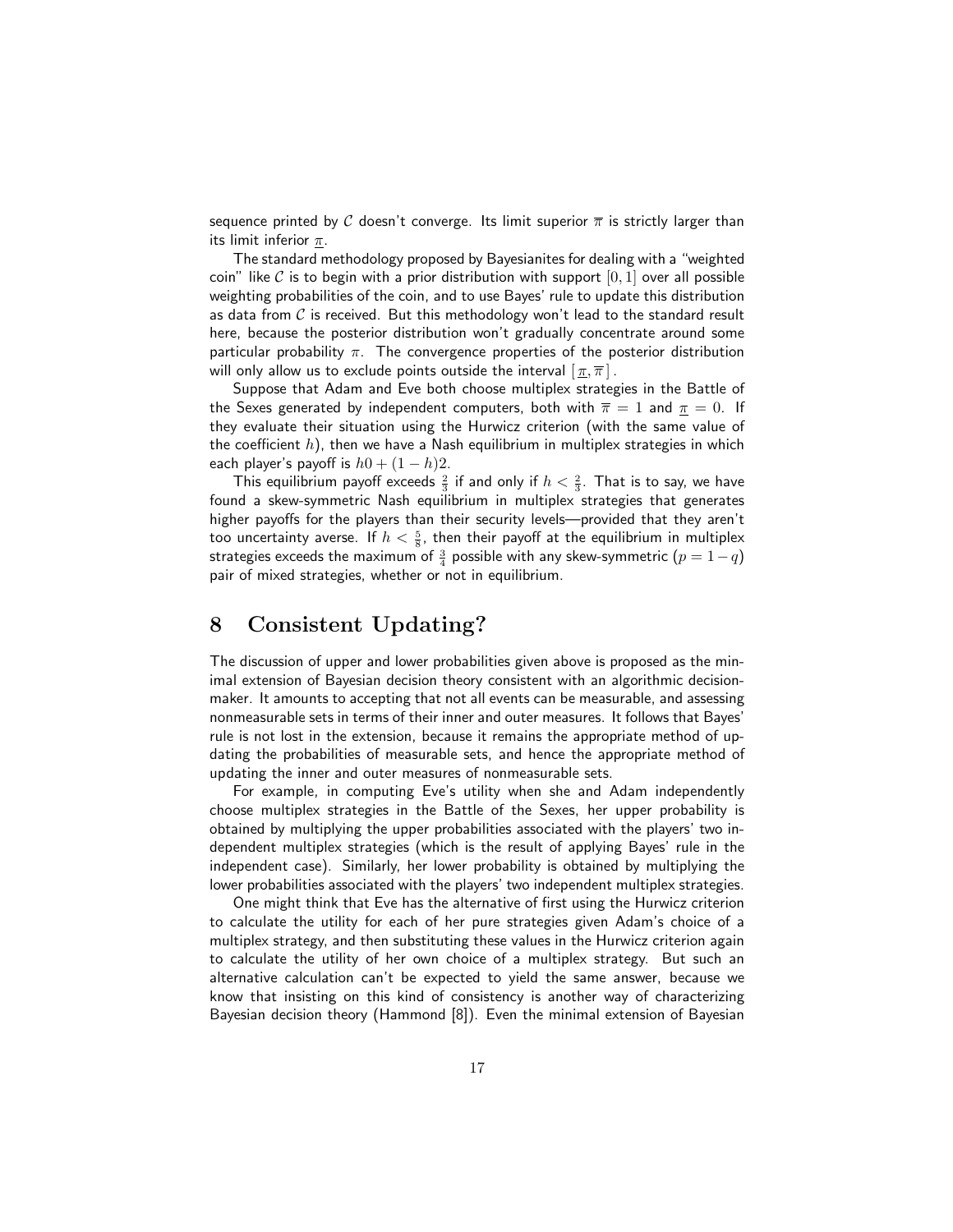decision theory discussed in the latter part of this paper therefore fails the most elementary of consistency tests in its updating procedure.

How worried should we be that consistency breaks down? I think we should simply adopt the same attitude as mathematicians to nonmeasurable sets. The Axiom of Choice allows them to split the surface of a sphere into five sets that can be reassembled, using only translations and rotations, into two spheres that are each congruent to the first. But they prefer to live with this version of the Banach-Tarski Paradox than to give up the Axiom of Choice. I don't think we even have the alternative of giving up the Axiom of Choice, unless we simultaneously plan to abandon any hope of modeling rational choice in worlds that are as complicated as we are ourselves.

#### **9 Conclusion**

My intention in this paper was to draw attention to the limitations of Bayesian decision theory by demonstrating its failure to cope even with the small move in the direction of realism that results from assuming that the decision-maker is not able to decide mathematically undecideable propositions.

#### **References**

- [1] M. Allais. Le comportement de l'homme rationnel devant le risque: critique des postulants et axiomes de l'ecole Americaine. *Econometrica*, 21:503–546, 1953.
- [2] R. Aumann. Correlated equilibrium as an expression of Bayesian rationality. Econometrica, 55:1–18, 1987.
- [3] K. Binmore. Debayesing game theory. In B. Skyrms, editor, *Studies in Logic* and the Foundations of Game Theory: Proceedings of the Ninth International Congress of Logic, Methodology and the Philosophy of Science. Kluwer, Dordrecht, 1992.
- [4] K. Binmore. Fun and Games. D. C. Heath, Lexington, MA, 1992.
- [5] C. Camerer and M. Weber. Recent developments in modeling preferences: Uncertainty and ambiguity. Journal of Risk and Uncertainty, 5:325–370, 1992.
- [6] B. de Finetti. La prevision: Ses lois logique, ses sources subjectives. Annales de l'Institut Henri Poincare, 7:1–68, 1937.
- [7] I. Gilboa and D. Schmeidler. A Theory of Case-Based Decisions. Cambridge University Press, Cambridge, 2001.